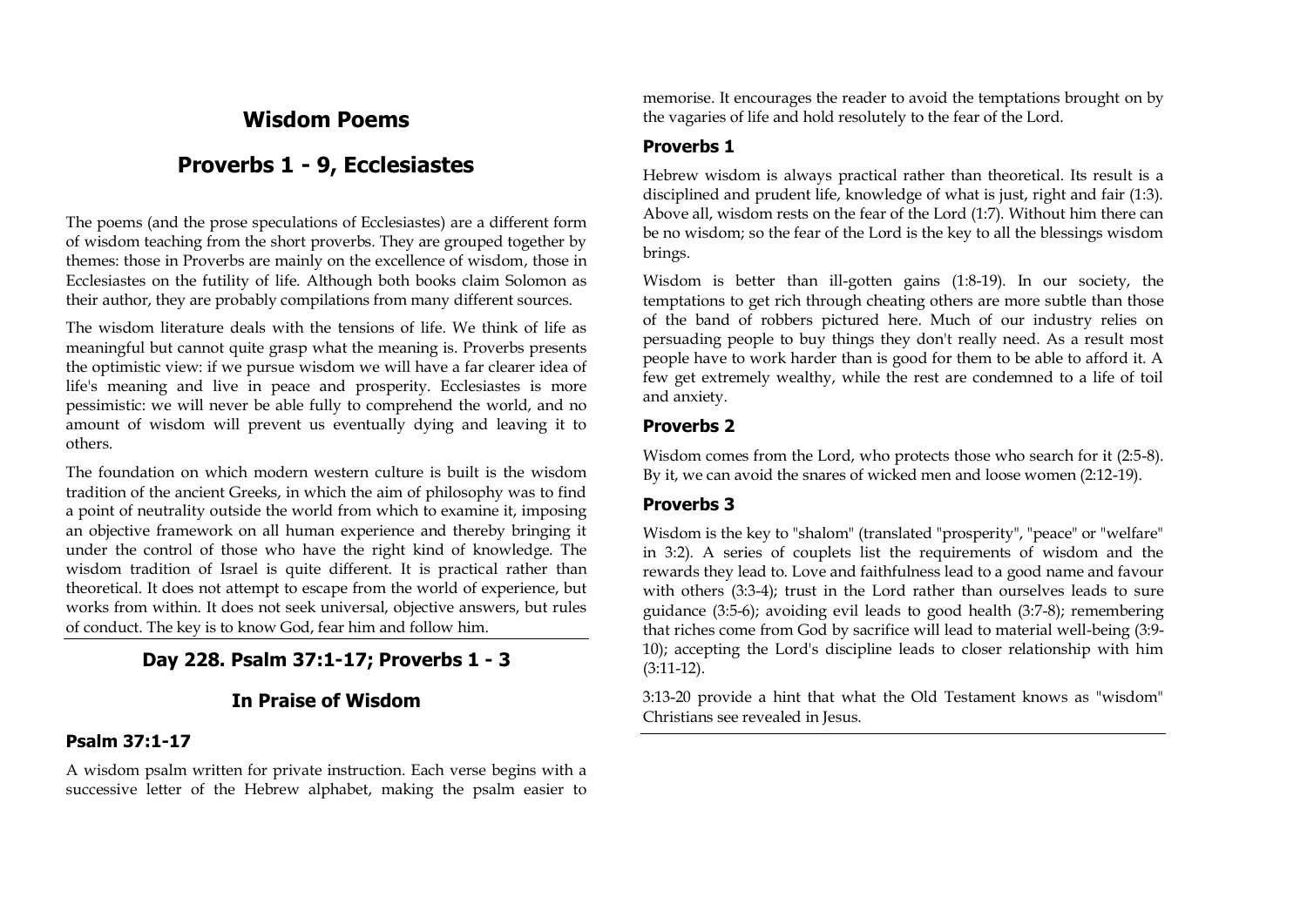# **Day 229. Psalm 37:18-end; Proverbs 4 - 6**

# **The Way of Wisdom**

### **Psalm 37:18-end**

Two ways of life. Those who trust in the Lord give generously, have peace of heart and are protected by him. Those who do not trust him have nothing to rely on when disasters come.

## **Proverbs 4**

Much of the wisdom literature takes the form of advice from a father to his children. This reflects the importance of family life to the health and wellbeing of society. Israelites were commanded to honour and respect their parents (Deuteronomy 5:16) and parents to pass on the law to their children (Deuteronomy 6:6-7). Christian parents are also instructed to bring up their children in the Lord's discipline and instruction (Ephesians 6:4). A child who is firmly grounded in right teaching and learns the right values and priorities in life when young will tend to follow them when he or she grows up.

4:10-19 compare the two ways, the path of the wicked and that of the righteous, the one a way of death, the other a way of life. The path of the wicked is narrow and strewn with obstacles because wrong choices and values imprison people in a false view of life and narrow down their options in every human relationship. The path of righteousness leads to the brightness of full day, providing a wealth of resources with which to confront every situation (4:18). That is why in every circumstance the most important thing is to guard one's heart (4:23), to keep watch over our values and priorities in life.

# **Proverbs 5**

A warning against sexual temptation. Because it is so strong, prostitution, the world's oldest profession, is an ever-present snare for those who want to live wisely. To give way to sexual temptation means dissipating the energies which should be harnessed and directed toward wisely chosen goals and undermines one's capacity for fidelity in every personal and business relationship (5:9-12). A man's relationship with his wife, which should be a source of strength and refreshment, becomes a source of tension and a place of disappointment and dishonesty.

# **Proverbs 6**

Warnings against various kinds of folly. To stake your property on the ability of someone to pull themselves out of debt is foolishness. Laziness leads inevitably to poverty. Pride, selfishness and lying spread dissension and misery. Adultery leads to disgrace.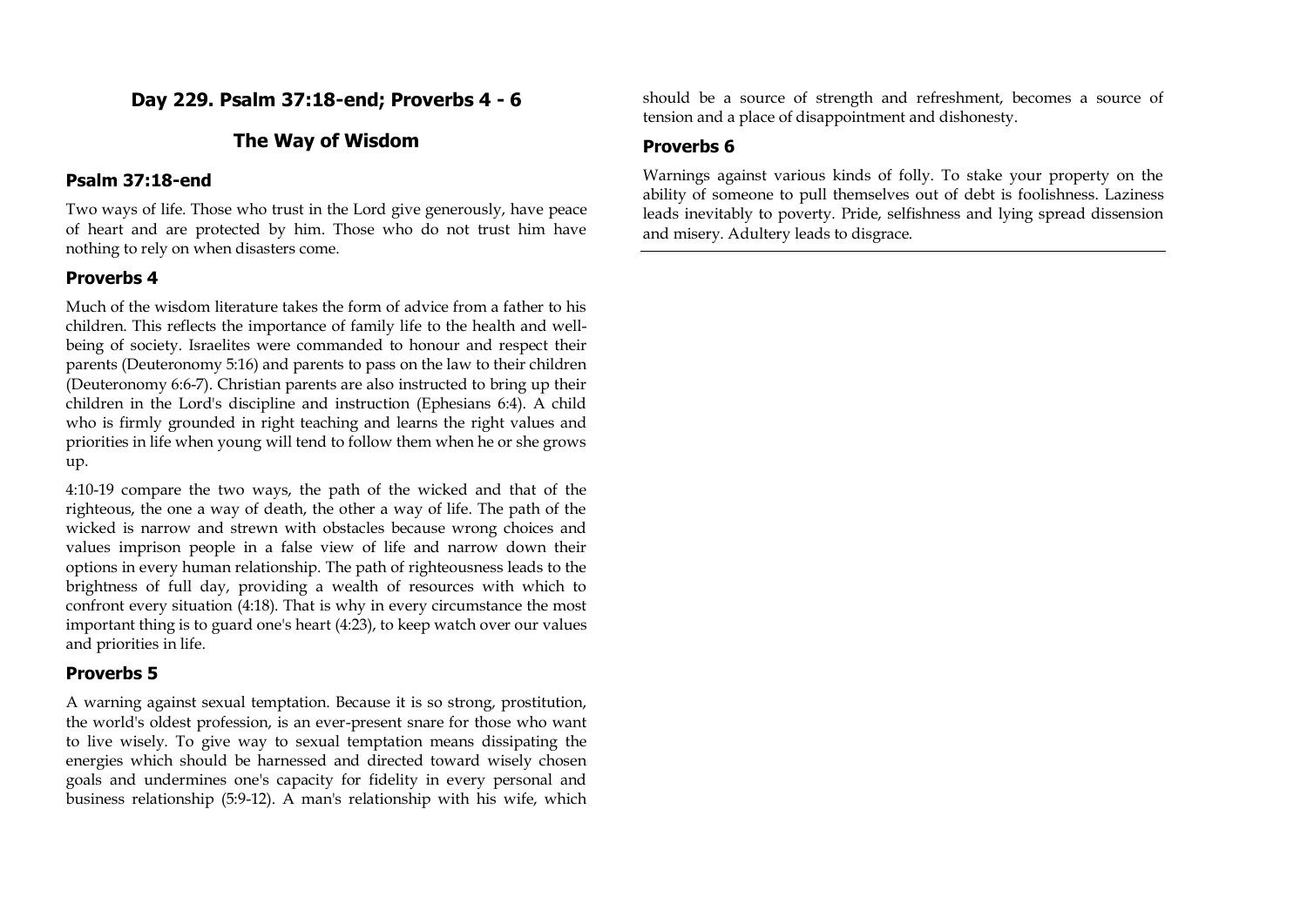# **Day 230. Psalm 104; Proverbs 7 - 9**

# **The Wisdom of Creation**

#### **Psalm 104**

The wisdom of God in creation (104:24). The writer meditates on the days of creation as set out in Genesis 1. Light is God's cloak, the heavens like a roof, while the earth rests securely on its foundations (104:2-5). The division of the waters and the dry land on the third day creates an echo of God's victory over the rebellious sea in the ancient creation story. Not only has God conquered the waters (104:7-9), but he has put them to good use, making the earth fertile to provide food for both animals and mankind (104:10-18). The fourth day brings in the sun and moon to mark times and seasons (Genesis 1:14). The wild animals have their time for hunting, while human beings have their time for work (104:19-23). While the animals seek their food from God, work is the calling God gives to us both in creation and because of sin (Genesis 2:15; 3:17-19).

Not only did God create the world, but he also lovingly sustains it. He is the author of life, and to know him is to know his works more deeply.

### **Proverbs 7**

Here and in chapter 9, the writer urges young men to take wisdom as their companion rather than immoral women. These early chapters of Proverbs have a very pronounced male orientation, reflecting the character of the society in which they were written, where women tended to stay at home and it was largely men who were active in public business. In our own society, where the roles of women and men are more interchangeable, women meet many of the same temptations and have the same need of divine wisdom to guide them.

### **Proverbs 8**

The created world embodies the wisdom of God. Since this is so, the writer sees wisdom as the first of God's creations, perpetually at his side (8:22-31). It is because wisdom is the principle underlying all creation that through wisdom we find the blessings of God (8:32-end). The fear of the Lord, which is the beginning of wisdom (9:10) is a matter of attitude and speech (8:13), a whole way of being in the world.

Although the intention of 8:22-30 is simply to extol the place of wisdom in creation, there is a hint of Wisdom as a separate person, embodying an attribute of God. The theologians of the early Church saw in this a reflection of Jesus, the "Word" who was both God and with God, the one by whom all things were made and the light of humankind (John 1:1-4). For Christians, divine wisdom is personified in Jesus, who is the source of all our wisdom and the person through whom we come to know God (1 Corinthians 1:24; Colossians 2:2-3).

### **Proverbs 9**

The invitations of Wisdom and Folly.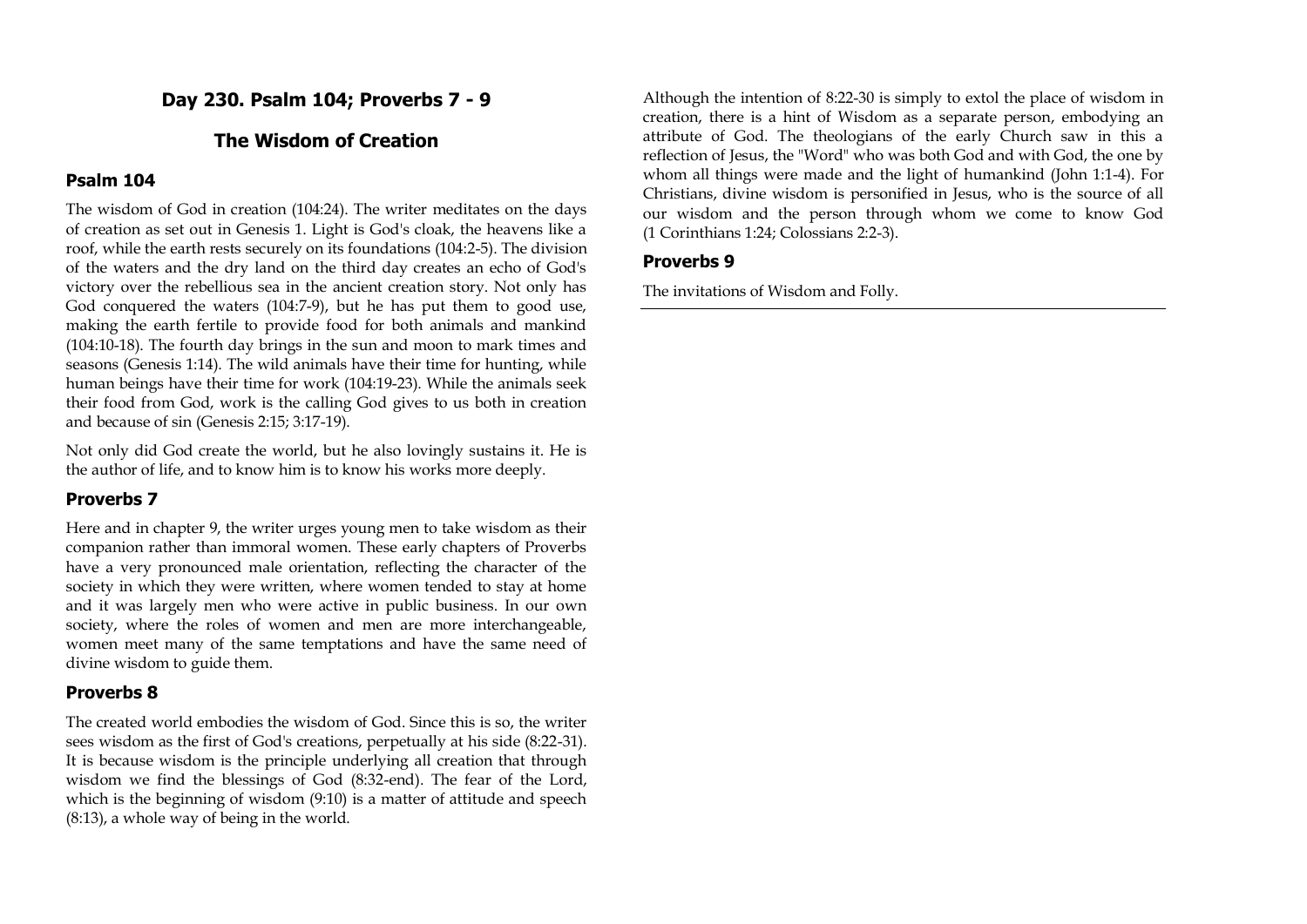# **Day 231. Psalm 127; Ecclesiastes 1 - 4**

# **The Vanity of Toil**

## **Psalm 127**

Success in life does not depend on working harder than others but on God's blessing.

# **Ecclesiastes 1 - 2**

In the story of mankind's first sin, God's judgement on the man was to turn work, which should have been a pleasant and creative occupation (Genesis 2:15), into backbreaking toil. Instead of abundance, with plenty to eat from the garden, there would now be scarcity, constant anxiety about having enough and hard labour to achieve it (Genesis 3:17-19). The judgement on work as a result of sin affects both personal experience and wider economic relationships, since scarcity leads to anxiety, desire and competition. The observations of "the Teacher", recorded in Ecclesiastes make depressing reading, but reflect the futility of life because of our broken relationship with God and the loss of his blessing.

Work is labour and toil with no permanent achievement (1:3). Instead of progress, everything goes in cycles; the achievement of one generation is squandered or ignored by the next (1:4-11). Wisdom cannot do anything to change this, because it is the condition of mankind (1:12-end).

Pleasure is equally meaningless. Idleness and luxury do not lead to happiness. Selfishness and using others for one's own ends makes good relationships impossible (2:1-11). Death puts an end to achievement for both wise and foolish (2:12-23). The only answer is to submit to God and his ordering of the world and find what satisfaction we can in our work (2:24-end).

### **Ecclesiastes 3**

Meditations on Time. Instead of chasing the clock and trying to fill up every minute of our time, a better way of living is to discern the right moment or opportunity for everything, choosing the activity which suits the time (3:1-8). Time is not ours to govern; we live against a background of eternity in which we can see neither the beginning nor the end (3:11). Past,

present and future are under God's eyes, not ours (3:15). Judgement on the lives of others waits its time (3:16-17). The end of all is death, the great unknown (3:18-21).

## **Ecclesiastes 4**

The curse on work takes its toll on economic relationships. It leads to oppression (4:1-3), envy (4:4), laziness on the one hand, anxious overwork on the other (4:5-6). Partnership with others gives far more satisfaction than work for oneself alone (4:7-12). Worldly status means nothing for the good of one's work (4:13-end).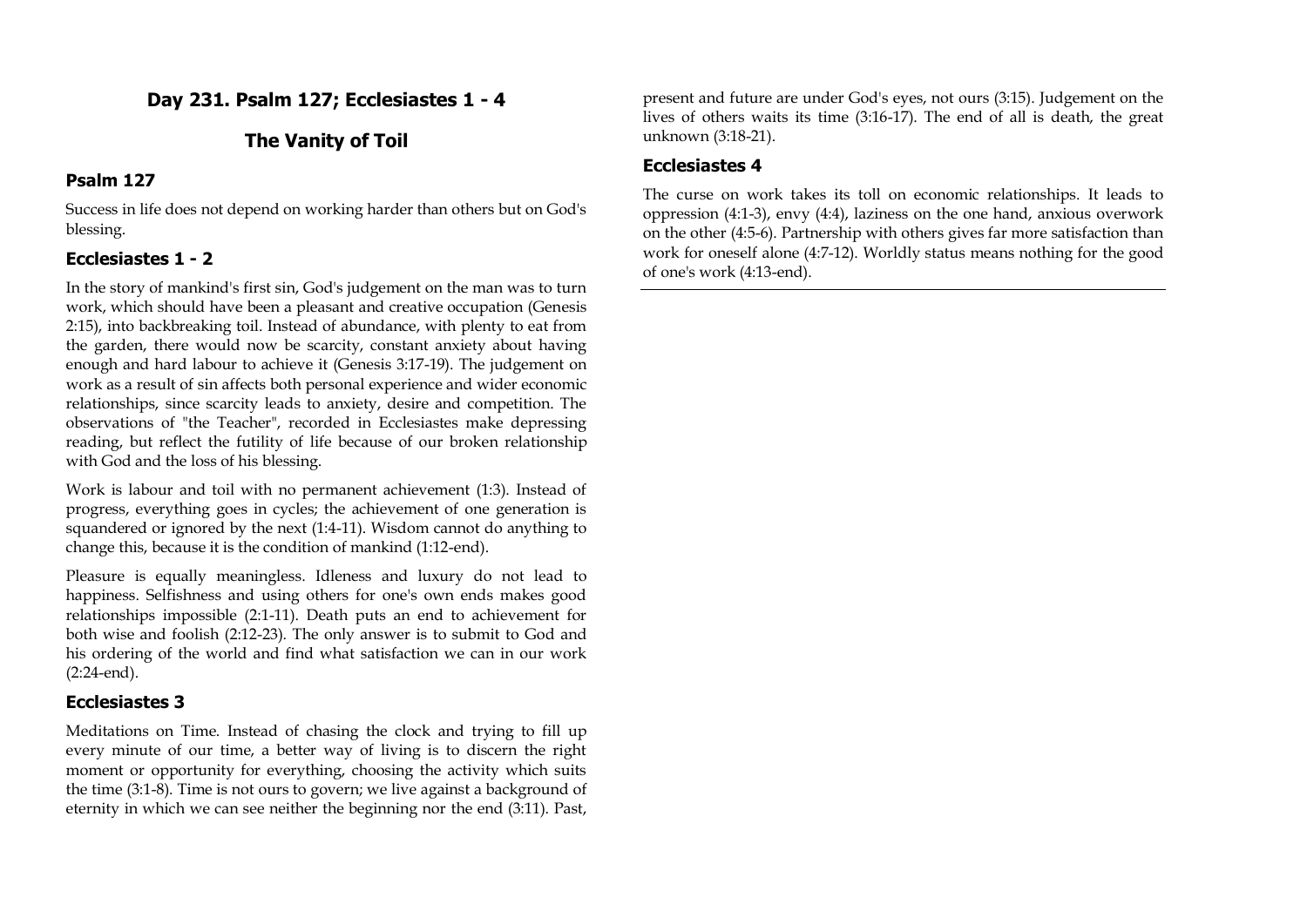# **Day 232. Psalm 49; Ecclesiastes 5 - 8**

# **The Vanity of Life**

## **Psalm 49**

The vanity of trusting in wealth.

# **Ecclesiastes 5 - 6**

It is important not to try to use God. It is better to listen and think about him than to say many rash words, especially to make rash promises of commitment, which you soon realise you can't keep (5:1-7).

The pursuit of wealth as a means of happiness and contentment is likely to fail, since the economic system is unjust and unpredictable. Those who deserve wealth are no more likely to end up with it than those who don't (5:8-9,11,13-14). The value of wealth is the security and contentment it brings, so if you can't actually enjoy it, what use is it (5:10,16-17; 6:1-2). Prosperity and long life were traditionally the signs of God's blessing, but they bring no happiness if the man who has them cannot enjoy them (6:3-6). The most important thing in life is to be able to enjoy our daily work and our possessions, whether they be few or many. That way we both live in contentment and also give honour to the God who gives them (5:18-end).

# **Ecclesiastes 7**

Wisdom is supremely valuable, but fragile; it may be lost or corrupted (7:7,11-12). True wisdom will look at life from the perspective of death (7:1- 4). It will not get easily excited or angry about new things (7:8-9) or yearn for the passing of the old (7:10), but have a sober judgment about everything (7:3-4).

True wisdom requires us to acknowledge our shadow side. To pursue wisdom and righteousness is good, but to strive for perfection can often mean running away from the evil we know in ourselves (7:15-18,20). If we set store by our own goodness, we can easily be disappointed (7:21-22). Wisdom itself has limits, so it is wise not to trust wisdom too much (7:23- 25).

# **Ecclesiastes 8**

Political idealism is often disappointed. If you want to redress wrongs, find out the proper procedures and wait for the right time to use them (8:2-6). Don't be too worried when the wicked appear to get away with their crimes; the political system is bound to be imperfect (8:7-13). It is better to be content with your own life (8:14-15).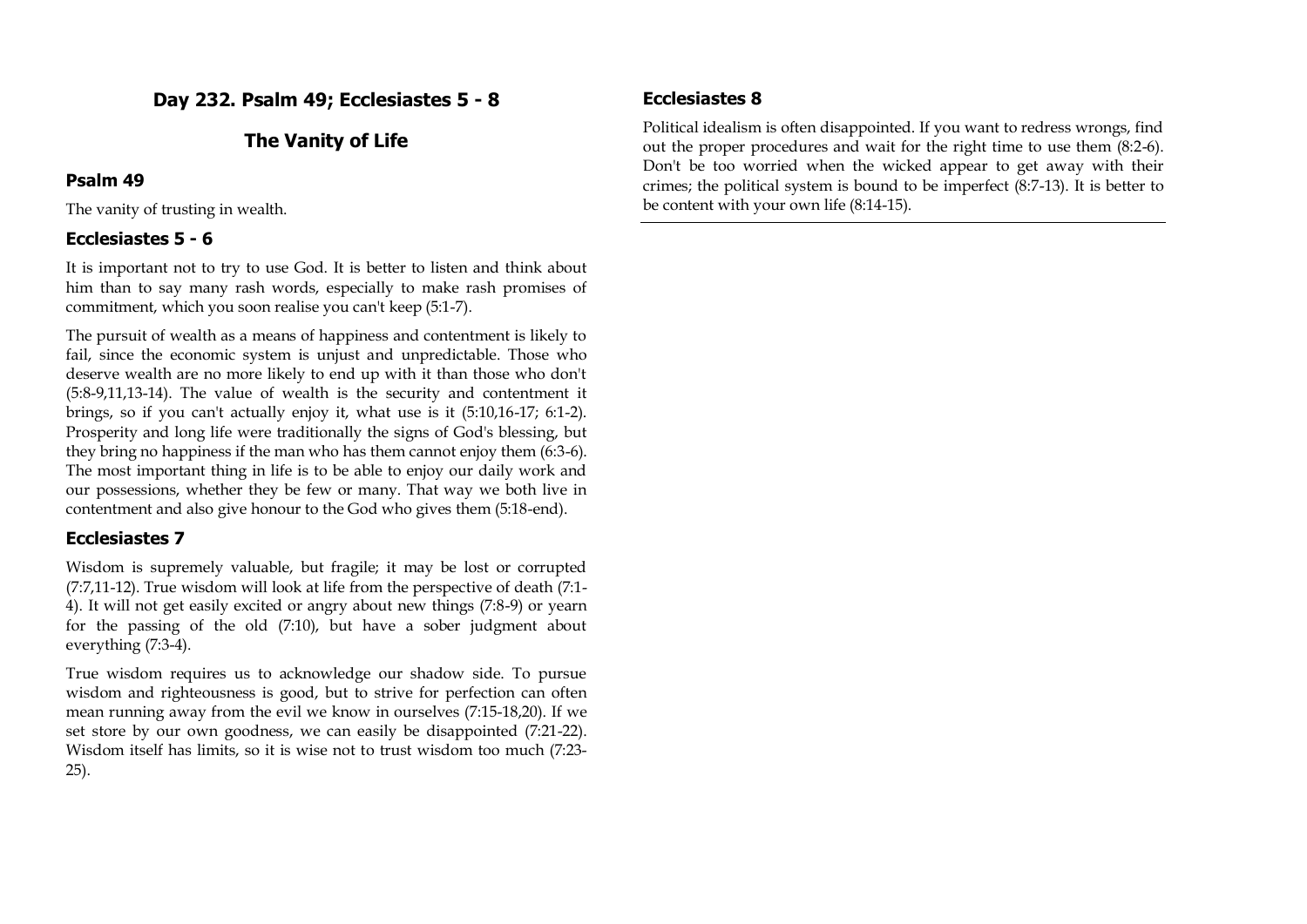# **Day 233. Psalm 119:1-24; Ecclesiastes 9 - 12**

# **The End of the Matter**

# **Psalm 119:1-24**

The way to happiness and contentment is to live according to God's laws.

# **Ecclesiastes 9**

An optimistic view of death is so widespread today that the words of 9:1-6 should make us pause to think. The teacher did not expect the next life to be a joyful one in which everyone will be happy in the company of all the people they have loved here on earth. His image of death was an empty existence, in which there would be no desires to stimulate action, no affection in friendships, no hopes, no achievements and no memories. Nor was there anything better for the good, the rich or the important. All came to the same end, existence without life.

With no hope of eternal life to moderate this gloomy prospect, the teacher's advice is to enjoy the life we have while we have it. We should do our best to find joy in the three things which God gave to the first man and woman at creation: food and drink, work and companionship (9:7-10; Genesis 2:9,10,15,18,22). The problem with this advice is that human sin makes it difficult to follow and for some impossible. There is not enough food to go round, work is a source of frustration as well as satisfaction, and relationships fraught with misunderstanding. We need God's work of salvation before these things can become satisfying again, and even this is not complete for us until we enter the life of heaven.

# **Ecclesiastes 10:1 - 11:6**

A well-ordered society is one in which quality of character is reflected in social standing, but all too often this is not the case (10:5-7,16-17). Success requires diligence (10:18), risk-taking (10:8-9), skill (10:10) and wisdom (10:1,12). To trust life and invest in it by working hard will bring rewards  $(11:1-6)$ .

# **Ecclesiastes 11:7 - 12:8**

Make use of the energy and vitality of youth (11:7-end), since old age signals the approach of death. The weather grows wintry (12:2), arms and

legs grow weak, teeth fall out and eyes grow dim (12:3), deafness comes on and sounds grow indistinct (12:4), weakness leads to nervousness, the hair grows white and sexual desire fails (12:5). The light in the house fails, the water supply ceases (12:6), the body returns to dust and the spirit to God (12:7). The professional mourners get ready for their task and the man goes to the home from which he will not emerge again (12:5). If we do not know what lies beyond death, life itself is meaningless (12:8).

# **Ecclesiastes 12:9-end.**

No one can stand outside experience and discover "the beginning from the end" (3:11), however hard the writers of books may try (12:12). The only wisdom we can have is from within experience and all boils down to this: fear God and keep his commands. On this basis we all will come to judgement.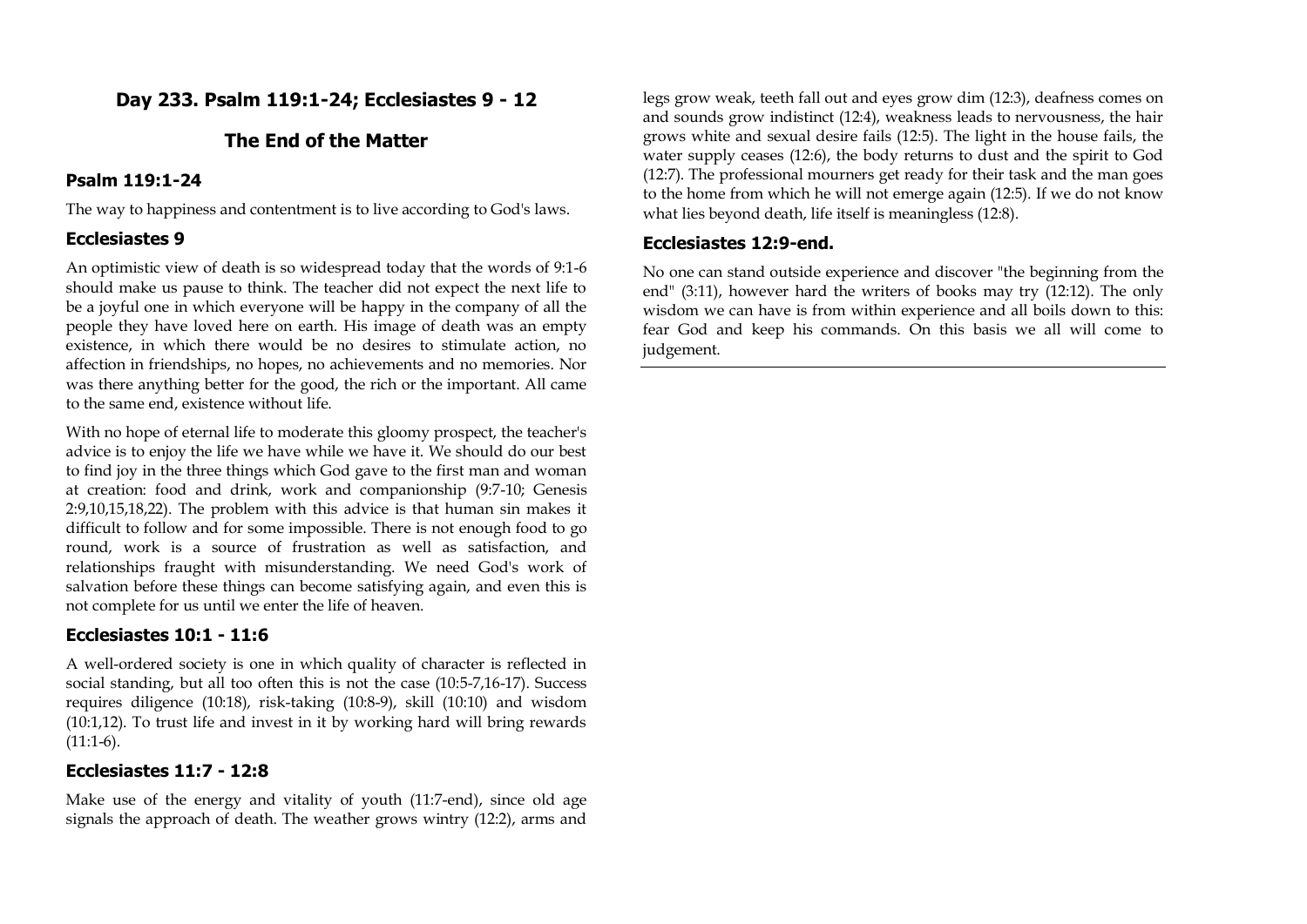Job is a puzzling book. Superficially, it is a collection of poems around the subject of the suffering of the righteous or the apparent injustice of life. But beneath this theme runs a deeper one: the question, can human beings be righteous before God at all?

The poems are based on the story of Job, the servant of God, whose loyalty was tested by suffering, who passed the test and was finally rewarded. But while the story itself is quite clear cut in its explanation for Job's suffering, the poems explore Job's experience from the *inside* and show that the pat answers given by his friends to explain his suffering are inadequate and insensitive.

In the exchanges between Job and his three friends there are three clear "cycles" (chapters 4-27), although the end of the third cycle appears to have been lost or become very mutilated (chapters 25-27). Then follows a magnificent poem on the subject of wisdom (chapter 28) which, although it is given to Job in the dialogue could, and probably originally did, stand perfectly well by itself. After that comes a further picture of Job's wretched state (chapters 29-31). Elihu's speech which follows (chapters 32-37) is puzzling, as it does not seem to add much to what has gone before, and the poetry is not as good as the other speeches. Finally, the enigmatic speech of God (chapters 38-41) and Job's repentance in 42:1-6 bring the poems to a climax.

The compiler has added an introduction and conclusion in narrative style which explains the context of the poems by briefly retelling the original story. Unlike the poetry, however, the narrative gives the reader a clear reason for Job's sufferings. Part of the dramatic tension is due to the fact that we, the readers, know why Job is suffering but he and his friends do not.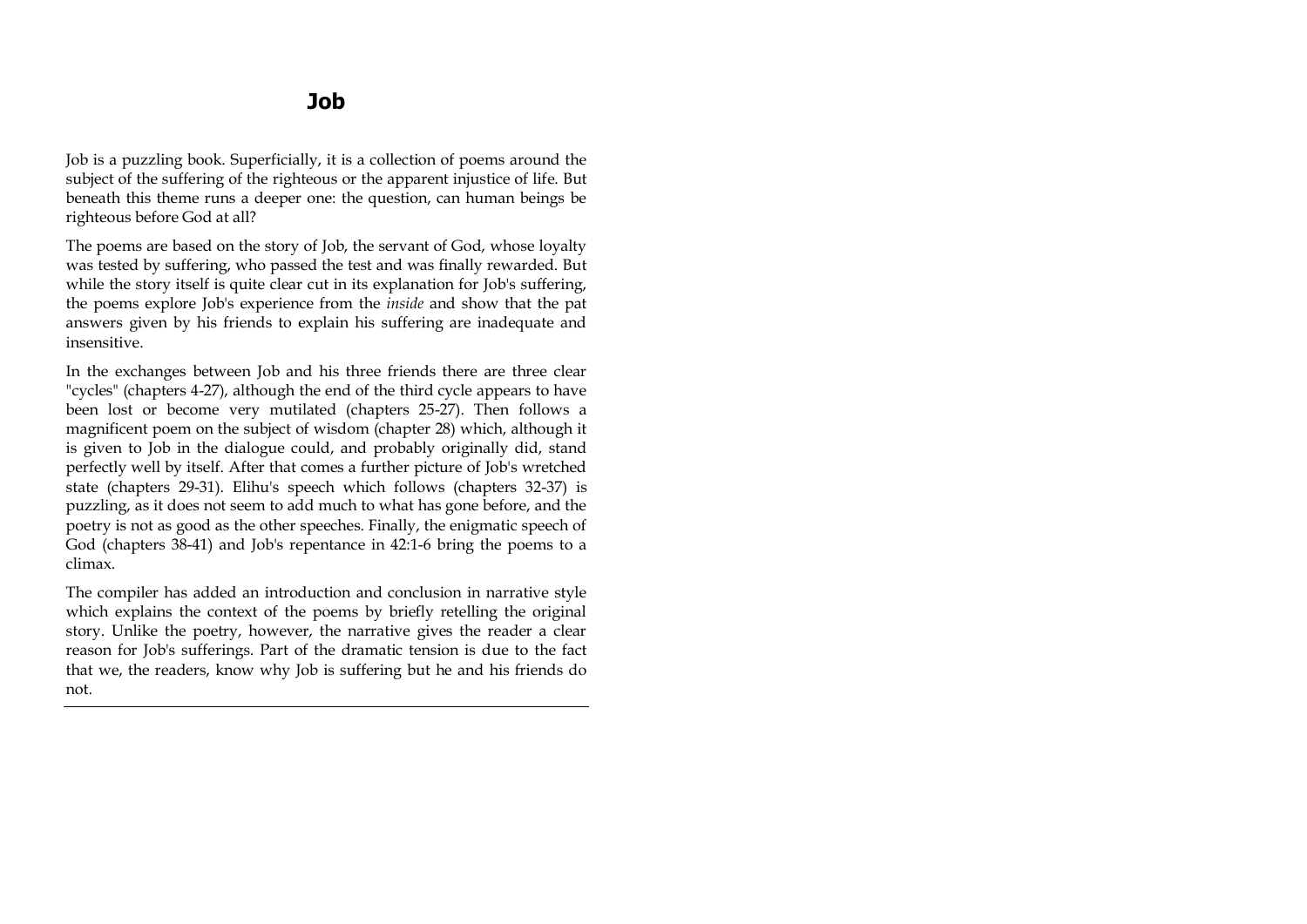**Day 234. Psalm 88; Job 1 - 3**

# **A Righteous Man Suffers**

#### **Psalm 88**

The writer cries out to God in despair. Perhaps he is suffering from a in disease which meant being set apart from the community. He has lost his friends, to whom he has become repulsive (88:8). He has even lost his family and loved ones (88:18). They have given him up and count him as dead (88:3-5). He himself is afraid of death (88:6-7) and prays to God to save him from it (88:1-2,9-14).

## **Job 1-2**

The story teller presents Job as a man of outstanding piety - he even presents sacrifices in case his children have sinned - with the great wealth which most Jews would expect to go with his piety. But Job has an enemy, the "satan" or "adversary". Although Satan is an enemy of mankind, he is a servant of God and a member of the divine council. His accusation is that Job is only righteous in his own interest, because he expects a reward (1:9). Already, the link between wealth and righteousness is subtly called into question. Satan is allowed to test Job *on God's behalf* and under his control (1:12; 2:3,6). Twice in the introduction God calls Job "my servant" (1:8; 2:3). It is *because* he is God's servant that Job is put to the test, in order to glorify God by showing that he really does serve God for God's sake alone and not for his own reward. God's servants today often suffer the same kind of testing as Job and like Job's their sufferings are frequently misunderstood by pious people with simplistic beliefs in divine rewards.

#### **Job 3**

The scene is set for the poems. All meaning and purpose to life seem to have disappeared and Job gives way to despair (3:1-10). There is a difference between natural optimism and genuine faith in God. Sometimes our faith in the natural goodness of the world may have to be shattered in order to bring us to a deeper trust in God.

In his despair, Job pictures Sheol or the grave as a place of rest, where the troubles of the world will be over (3:11-19; compare with Ecclesiastes 9:1-6). He longs for death as an end to his sufferings. His piety has finally given way and now he sees God as his enemy, hiding himself and giving Job no explanation for the sudden change in his fortunes (3:23). But what has happened is that the insecure foundations of his piety have been exposed. His present suffering is just what he feared (3:25). Instead of trusting in sacrifices and moral goodness to keep him from hard times he should have been trusting in the Lord, and this is what he will learn in the course of his trials.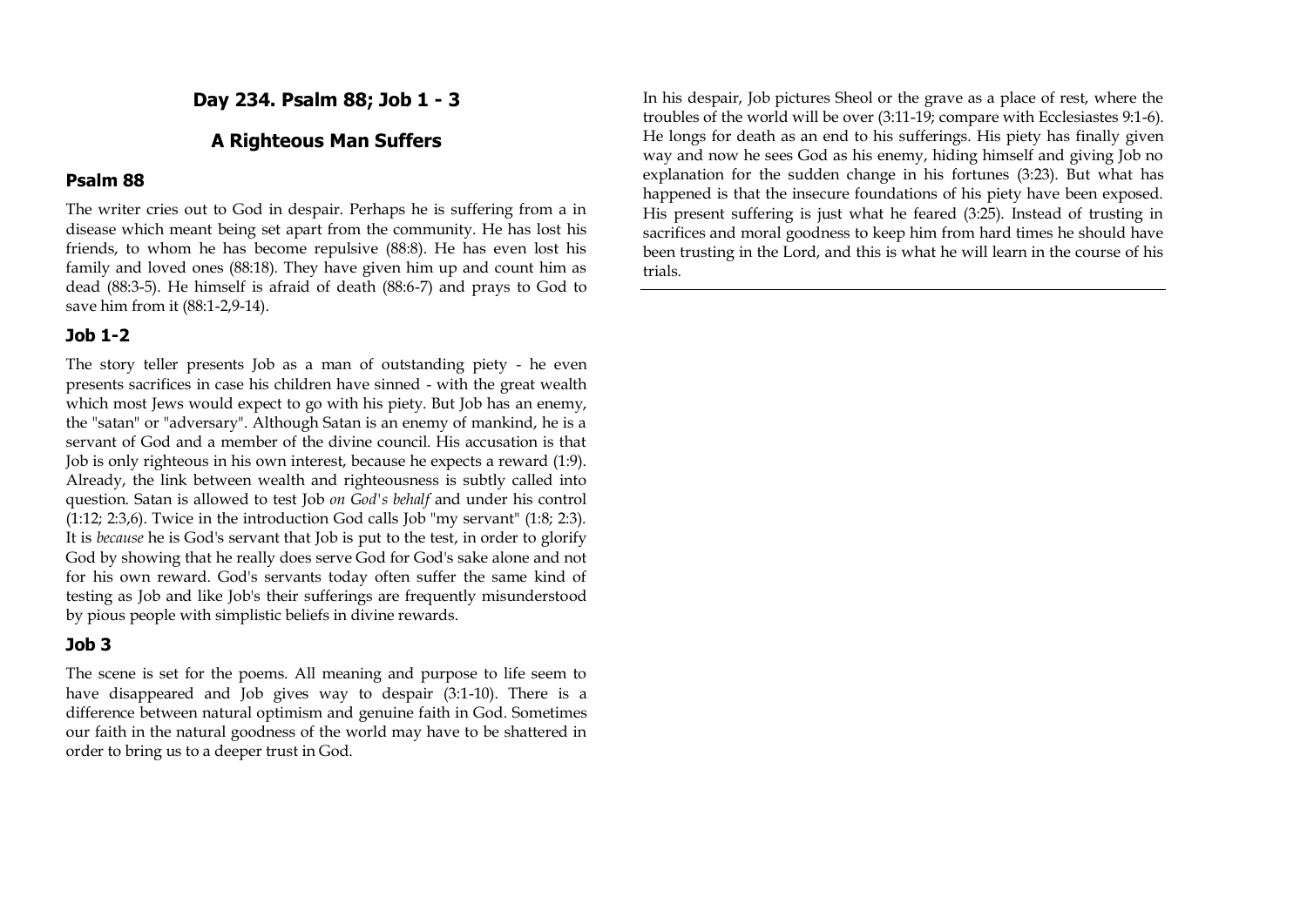**Day 235. Psalm 39; Job 4 - 7**

## **Responding to Suffering**

### **Psalm 39**

The writer struggles to control his emotions but finds the effort too great. The discipline of the Lord seems unbearable.

## **Job 4 - 5**

When they first came to visit him, Job's three friends sat in silence with him for a week (2:13). One of the best ways to support someone in suffering is simply to be with them. Unfortunately, as soon as the friends begin to open their mouths, they put their feet in them! At the beginning of the poetry they are not unsympathetic to Job, but they simply do not understand what he is going through. Rather than listen to him and help him express the feelings boiling up inside him, each of them wants to provide him with a packaged answer to his problems. Each wants to start from where he is rather than from where Job is.

Eliphaz's explanation of Job's troubles is the simple orthodox one and he brings it with the authority of divine revelation. In 4:12-16 he describes the experience which convinced him that the answer he is offering Job is true. God is always just; it is not the righteous who suffer, but fools (4:7-11; 5:1- 7). No one can ever be perfect before God, so if Job is suffering it must be because he has committed some sin. He should repent and put himself in the right and if he does God will restore him (5:17-26). Job's present sufferings are God's loving discipline. He has only to repent to find God ready to bless him once again (5:18-19).

There is a great deal of truth in what Eliphaz says. God does discipline even the most loyal of his servants and we need to respond positively (Hebrews 12:4-11). But in recommending Job to trust in his piety (4:6) he fails to go deeply enough into the problem. Job's troubles are meant to lead him to put his trust in God, not in his own piety. Eliphaz has ignored Job's feelings and failed to listen to his complaint. As a result, his well-meaning advice comes over as a pat answer (5:27).

# **Job 6 - 7**

Job wants his friends to realise the anguish he is feeling (6:1). Rather than hang on waiting for the good times which Eliphaz promises, he would prefer to die now (6:1-13). His friends have not helped him both because they will not listen and sympathise with his despair (6:14-23) and because they have not been able to tell him what sin he is being punished for (6:24 end). Listening to their advice is like a traveller, who looks forward to a cool, refreshing stream on a baking hot day, only to find it dried up. He insists that his bitter anguish is entirely justifiable. Life is full of hardship (7:1) and he himself has been made to suffer it in full measure (7:2-16). Why should God hold our sins against us? Why should he care so much if we sin? Would it not be far easier for God to overlook his sins and let him get on with life (7:17-end)?

When someone is suffering, one of the most important things we can do is to accept the way they are feeling and allow them to express it. One of the least helpful is to expect them to accept our certainties just because we are convinced it will do them good.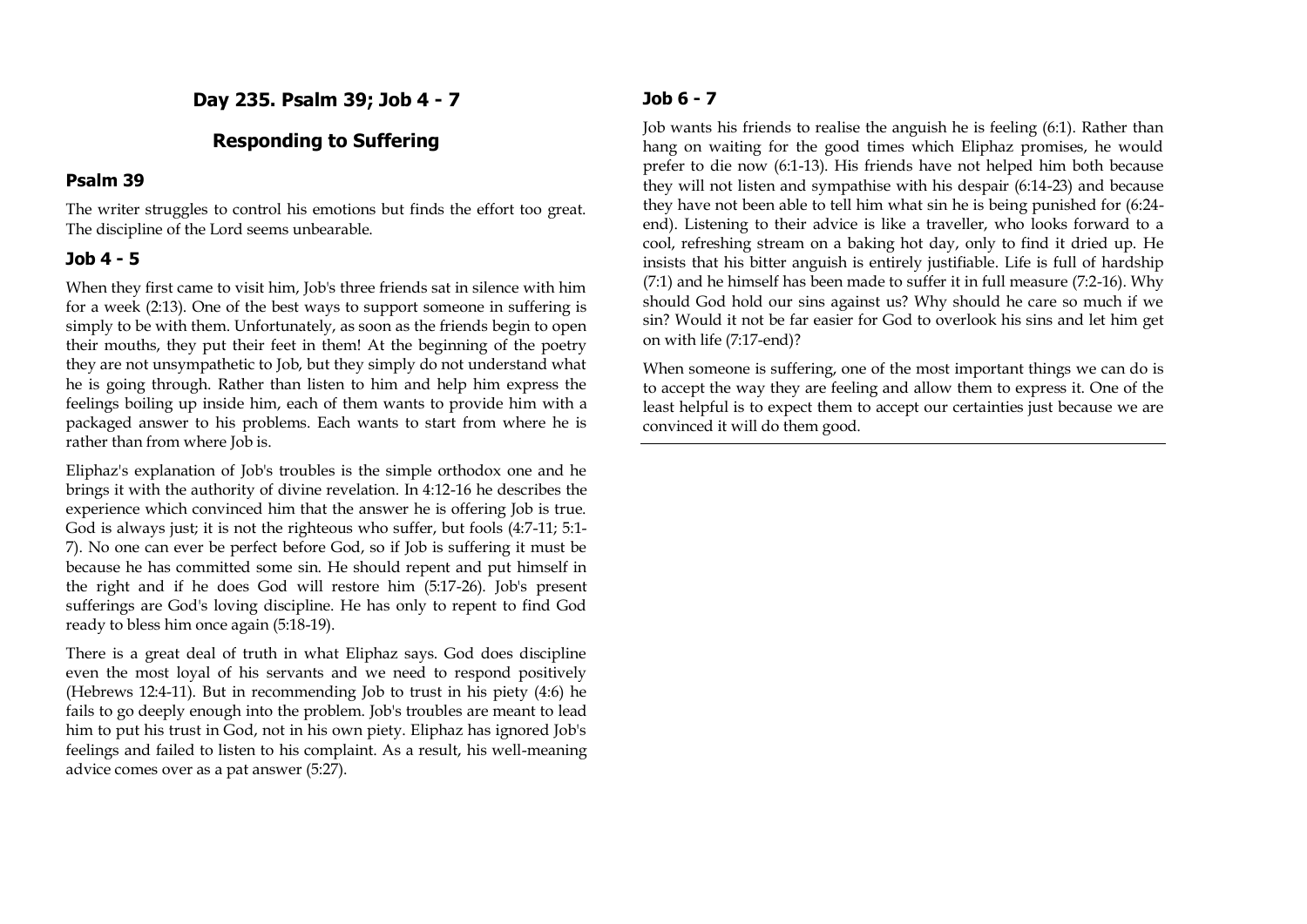**Day 236. Psalm 42; Job 8 - 10**

# **God's Justice**

#### **Psalm 42**

The writer is depressed and longs for the presence of God.

#### **Job 8-10**

In chapters 4 and 5, Eliphaz presented Job with a reasoned explanation for his suffering, but instead of accepting it Job pleaded with his friends to recognise the despair and anguish in his heart and make allowances for it. Now Bildad tries to persuade Job to accept his solution and repent. Bildad is a traditionalist. Whereas Eliphaz argued from personal revelation, Bildad's authority is the wisdom of the past (8:8-10). His explanation is essentially the same as Eliphaz. God is just, so only evil people are punished (8:2-3,11-19). If Job's children have died, they must have sinned (8:4). If Job repents, God will be sure to restore him (8:5-7,20-22). The reference to Job's children brings out the heartlessness and inhumanity of those who serve up pat answers to people who suffer without taking account of the struggle going on in their heart.

Bildad is trying to defend God, particularly against the charge of injustice. But Job replies that this is impossible. You cannot prove God's justice because you cannot summon him to explain himself. He is the Creator of the world, powerful enough to get his own way by sheer might. You cannot use God's justice as the basis of an argument because it can never be put to the test. In fact, some of the things God allows appear extremely unjust. In a plague, both good and bad perish (9:23). If a ruler is unjust, everyone suffers together (9:24).

If Job's sufferings are just, then it is according to God's rules, not human ones. God created him and he had no choice about whether to be born (10:8-12). Part of the conditions for living appears to be that you must be punished for your sins (10:13-17). But sin is inevitable. He is bound to sin and therefore bound to end up being punished. If only there was someone who could act as a mediator, to bring him and God together on the same level and enable them to speak face to face (9:32-34).

As in the previous reading, an important part of the eventual answer appears in this passage. Despite what Eliphaz has said (4:6), Job has to learn that you cannot trust your own piety, you can only trust God. He will also come to realise that the God you have to trust is the all-powerful Creator whose ways are bigger than we can understand. You cannot prove God's justice, you can only trust in it.

Christians know what Job did not, that God has, in fact, come alongside human beings and suffered all the consequences of his own justice. Not only do we see God face to face in Jesus, but he is the one who pleads our case before him (Romans 8:33-34; Hebrews 4:14-16; 1 John 2:1-2).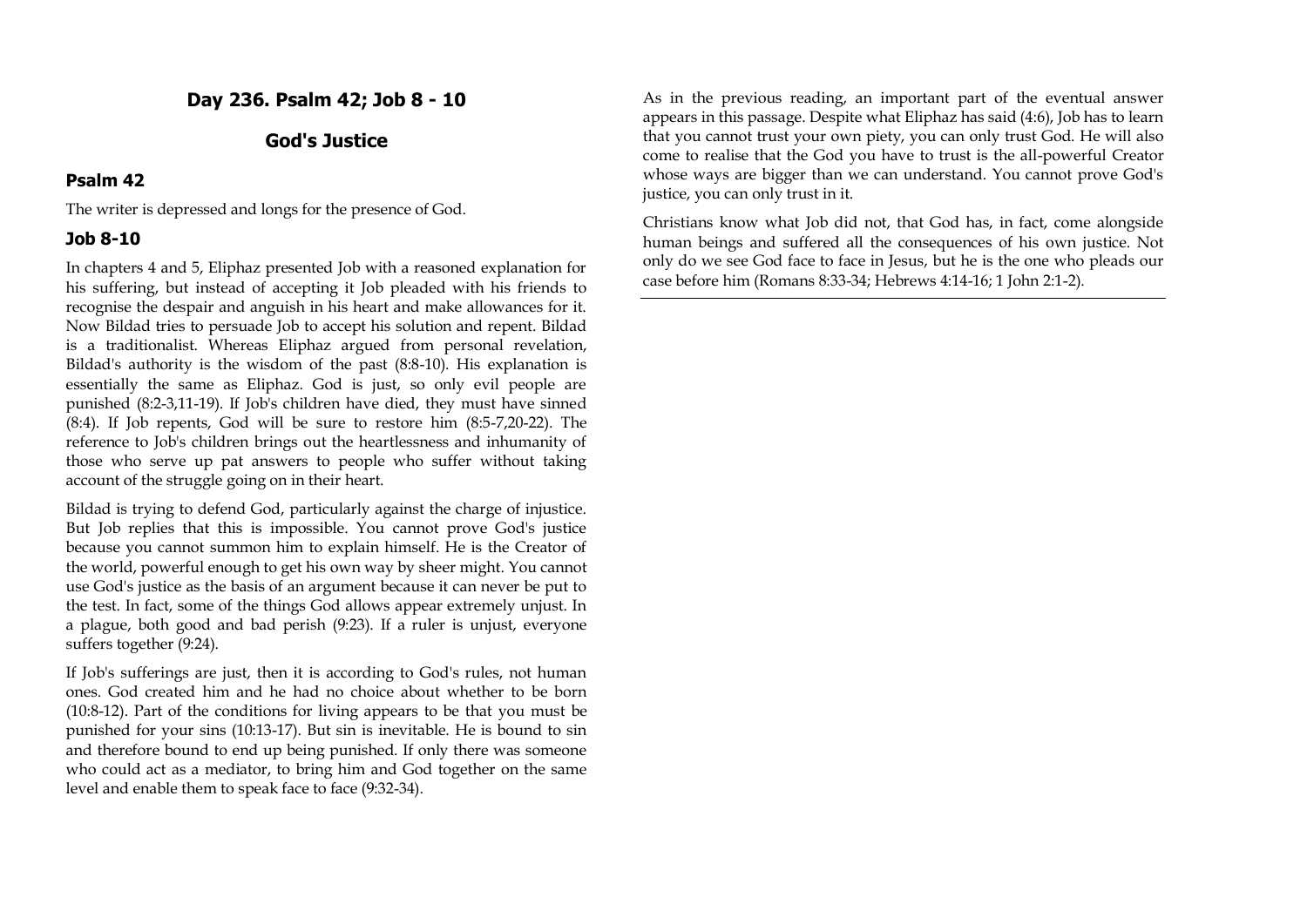**Day 237. Psalm 38; Job 11 - 14**

# **The Vanity of Life**

## **Psalm 38**

The writer has fallen sick of a painful illness. His friends shun him because they think it is a punishment from God, while his enemies gloat over his misfortune. He knows he deserves punishment for his sin, but prays for God to relieve his suffering.

#### **Job 11 - 14**

Zophar answers in the same way as the other friends, this time accusing Job directly of sin (11:2-6,13-14). Like Eliphaz, his speech anticipates the eventual conclusion of the book, although he does not realise it. He calls on God to speak, not face to face as an equal, which is what Job has been asking for, but to oppose Job and put him in his place (11:5). Job had asked for God to overlook his sin and Zophar is sure that God does overlook some of it (11:6), but like the others he believes that if Job repents and throws himself on God's mercy all will be well (11:13-end).

Job's "comforters" are so busy trying to tell him the answer to his problems that they have failed to listen to him. Answering Eliphaz and Bildad he asked for comfort. Now, in the conclusion to the first cycle of speeches, he turns on his friends and insists that they are wrong. Their "wisdom" is far too simplistic (12:1-3). God's ways with mankind are not simple and straightforward, as they claim, but mighty and mysterious. He has power of life and death over every creature. He gives life, but also takes it away (12:7-10). The things he does are both good and bad (12:14,16). He overthrows established order by his power (12:17-23) and makes a mockery of what people call wisdom (12:17,20,24-25). In trying to defend God, Job's friends have actually given a false picture of him (13:7-8). Their "orthodoxy" is nothing but half truth. They had better beware when God catches up with them (13:9-10; 42:7).

Job is fed up with the second hand knowledge of God his friends calls wisdom and piety. He wants first hand experience (13:1-4). Rather than driving him away from God, his suffering is driving him towards him. But to come near to God he has to reject the kind of safe orthodoxy which has

an answer for every situation. To step beyond the safe answers of his friends, Job knows he is taking an enormous risk (13:15), but he can't believe that God will punish him for it. What he wants to do is to know him face to face, put his case to him and be cleared (13:16-24). As it is, life is short and meaningless and ends in death (14:1-12). The knowledge of God which might make it bearable is denied. But supposing there were a new life, in which sin is no longer a barrier between us and God (14:13-17)! Job thinks of it only to reject it as impossible (14:18-end).

Christians know that this is what God has freely given us in Jesus - a new life, not just beyond the grave but here and now. In this life, the complaint of Job and Ecclesiastes is answered. Life is no longer meaningless and death is not the end (13:21-22). Sin is no longer a barrier because through the Holy Spirit God tells us where we have gone wrong and accepts our repentance (13:23-24). But before we can know and appreciate this new life for all it is, many of us have to follow Job through despair and out the other side where knowledge of God is not safe second-hand orthodoxy but based on personal experience.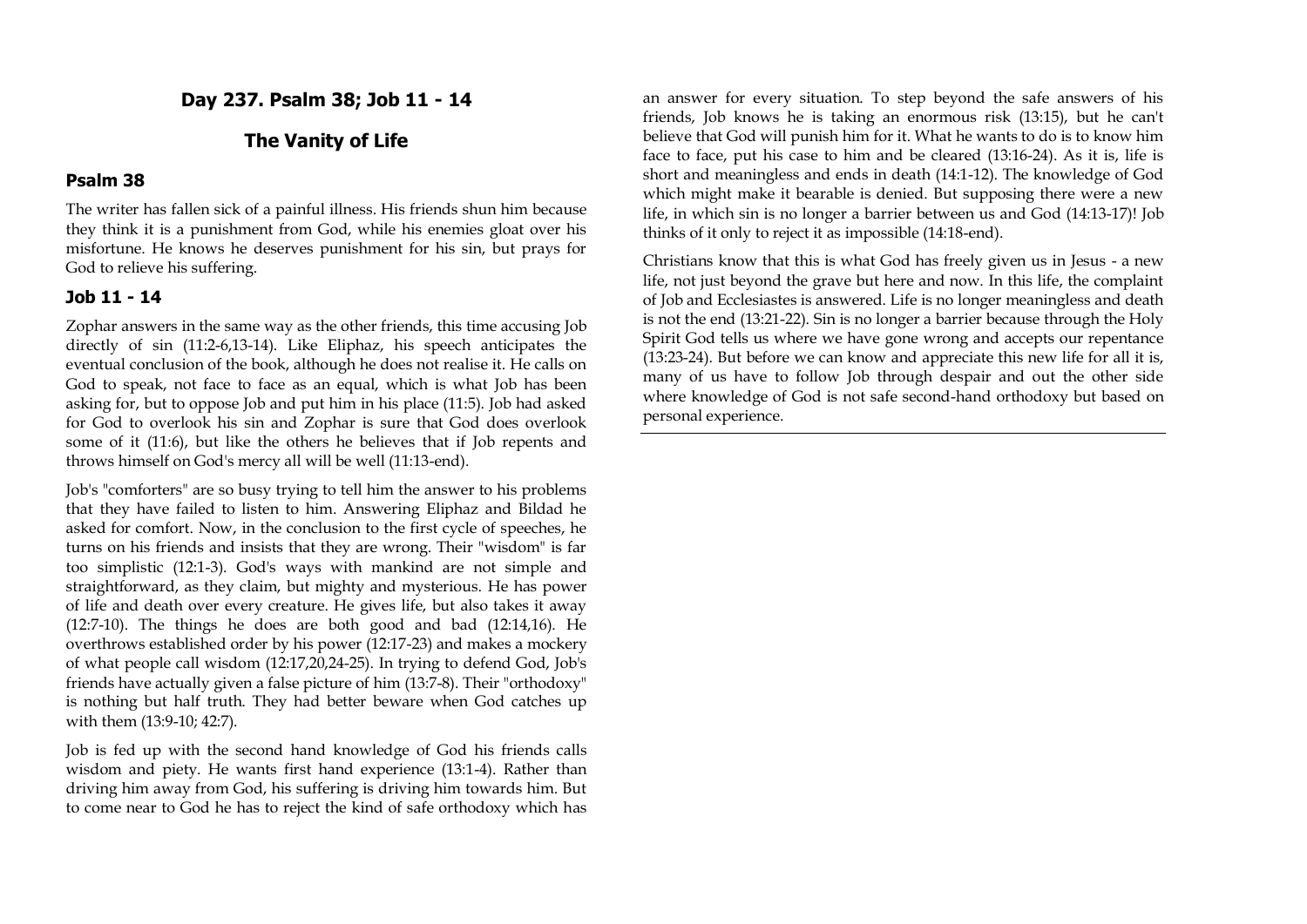**Day 238. Psalm 22; Job 15 - 19**

# **Faith in the Midst of Despair**

#### **Psalm 22**

The writer thinks that God has abandoned him. He may have saved others in the past (22:3-5), but he himself doesn't deserve it (22:6-8). Yet it was God who gave him life; surely he will rescue him (22:9-11). Finally he does pray for deliverance (22:19-20) and anticipates the Lord's answer in praise (22:22 end).

#### **Job 15 - 17**

A new cycle begins with the second speech of Eliphaz. As before, his concern is for piety (4:6; 15:4) but this time, like Bildad, he calls on the authority of tradition (15:10). Like all the previous exchanges, Eliphaz's words look forward to what God will eventually say, but he draws the wrong conclusions. We cannot understand God's ways (15:7-8), but this should lead us to humility rather than confidence in our own rightness (15:9).

As the friends get angrier with Job, he gets angrier with them! He is furious with his "miserable comforters" (16:1-3). In a series of vivid images, he pictures God as his tormentor (16:7-9,12-14) - and his friends are joining in (16:9-11)! But before he lapses into despair again in chapter 17, Job's anger rouses him to a moment of faith in which he returns to the idea of a mediator between him and God (9:33-34). He is sure there is a witness for him somewhere, a friend to stand before God and plead his cause (16:18- 21).

#### **Job 18 - 19**

Like Eliphaz (15:17-end), Bildad is increasingly desperate to prove the point that the wicked will suffer in the end (18:5-end). They have stopped trying to comfort Job and become more concerned to prove themselves in the right, to "crush Job with words" (19:2). Job repeats that God is tormenting him (19:7-12). His friends, family and even his servants have abandoned him (19:13-20). He is looking for mercy, but finding none (19:21-22). Yet he still believes that in the end he will be vindicated. The mediator of chapter 9

and the advocate of chapter 16 is now the redeemer or "go'el" (19:25), the near relative whose duty it was to look after a less fortunate family member. The text of verses 23-27 is very complicated and difficult to translate, but it seems as if Job is bringing together his hope for an advocate before God with his idea of a new life (14:13-17). One day, even if it is after death, he will see God face to face and be accepted.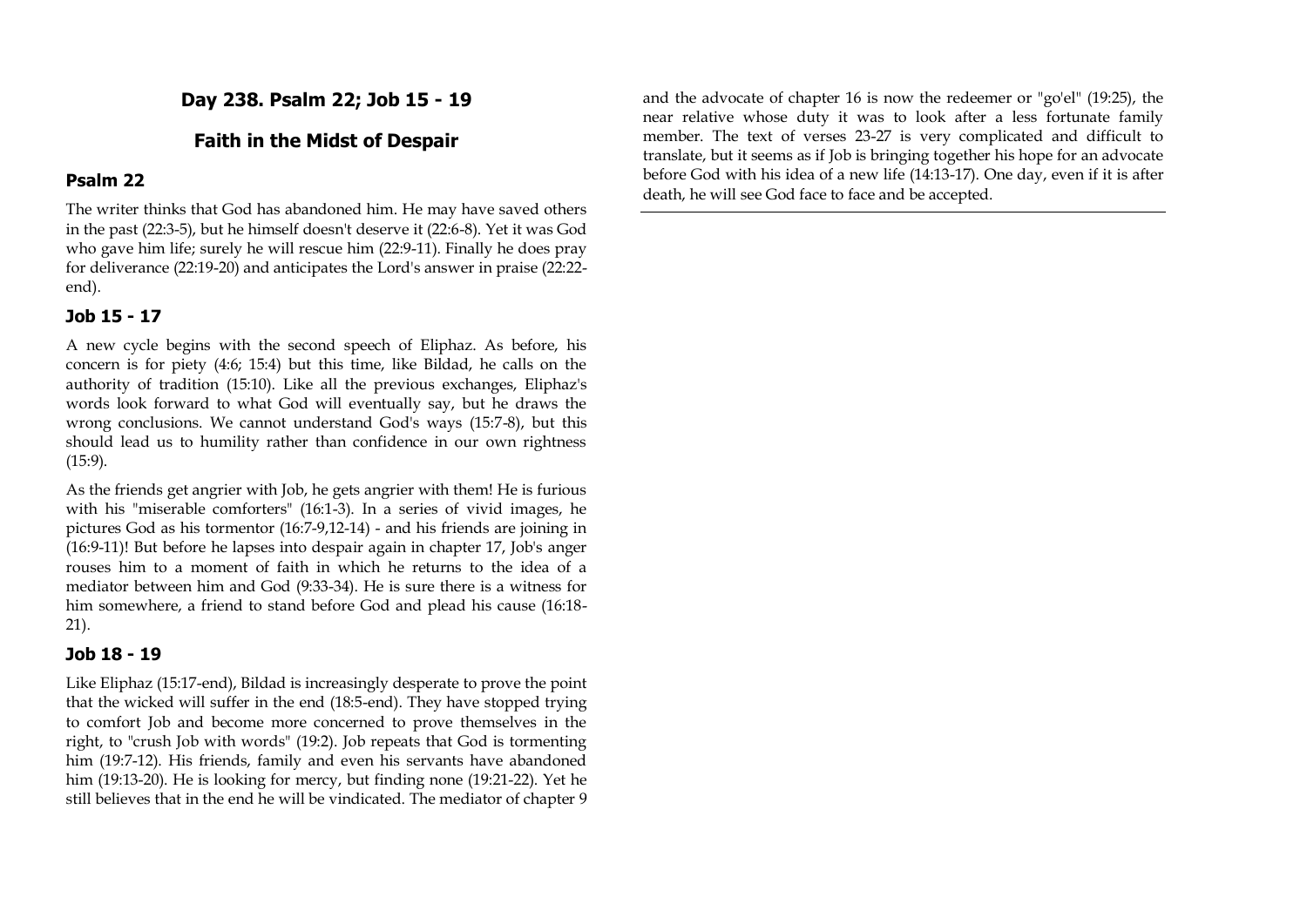**Day 239. Psalm 55; Job 20 - 23**

# **The Fate of the Wicked**

## **Psalm 55**

The writer has been abandoned by a friend, who has turned against him and by his plausible attacks set others against him (55:12-14,20-21). The sense of being beset by enemies overwhelms him (55:4-8). Yet in his distress he turns to God for comfort, sure that he will see justice done (55:22-23).

#### **Job 20 - 21**

Zophar adds little to what has gone before, although he begins his speech in pompous style (20:2). He is simply defending the position the others have taken and which he sees as the only safe opinion: evil does not pay and the wicked will always be punished in the end. The avarice which spurred the rich man on to amass his wealth will not die down once he has acquired it. His desires will not leave him in peace and he will be ruined by them (20:20-22).

But this is not the way things seem to Job. When he looks at the world it seems that the wicked *do* prosper. Their children may be punished, but what do they care as long as they do not live to see it (21:19-21)? The fate of one individual and the fate of another are so different it is impossible to account for it (21:22-26). But it is a matter of record that time after time the wicked get away with their wickedness, and go on living in peace until their dying day (21:29-33). The arguments of his friends are nothing but rubbish (21:34).

### **Job 22 - 23**

The third cycle opens with Eliphaz making the same points as before. It is impious to question God's ways. He is in heaven and we on earth; he is not affected by our conduct so his judgement is just but impersonal. Railing at him and asking for dialogue does no good. For Eliphaz it is a sign of wickedness. By claiming that God is far away and doesn't see what is happening to him, Job seems to have lined himself up with the wicked (22:12-18). He has refused to take refuge in simple piety as Eliphaz has urged (4:6; 15:4; 22:4), so Eliphaz now condemns him to his face as a sinner  $(22:5-11).$ 

But Job is not put off. What he wants is to see God face to face, to stand before him, present his case and be declared accepted (23:1-7). Yet God seems as far away as ever (23:8-9). But Job knows that he has not been wicked; he knows the picture of him which Eliphaz presents is false (23:11- 12). So at last he begins to realise that everything that is happening to him is a trial, sent by God to test him (23:10). It is hard, but he resolves that he will come through it (23:13-17).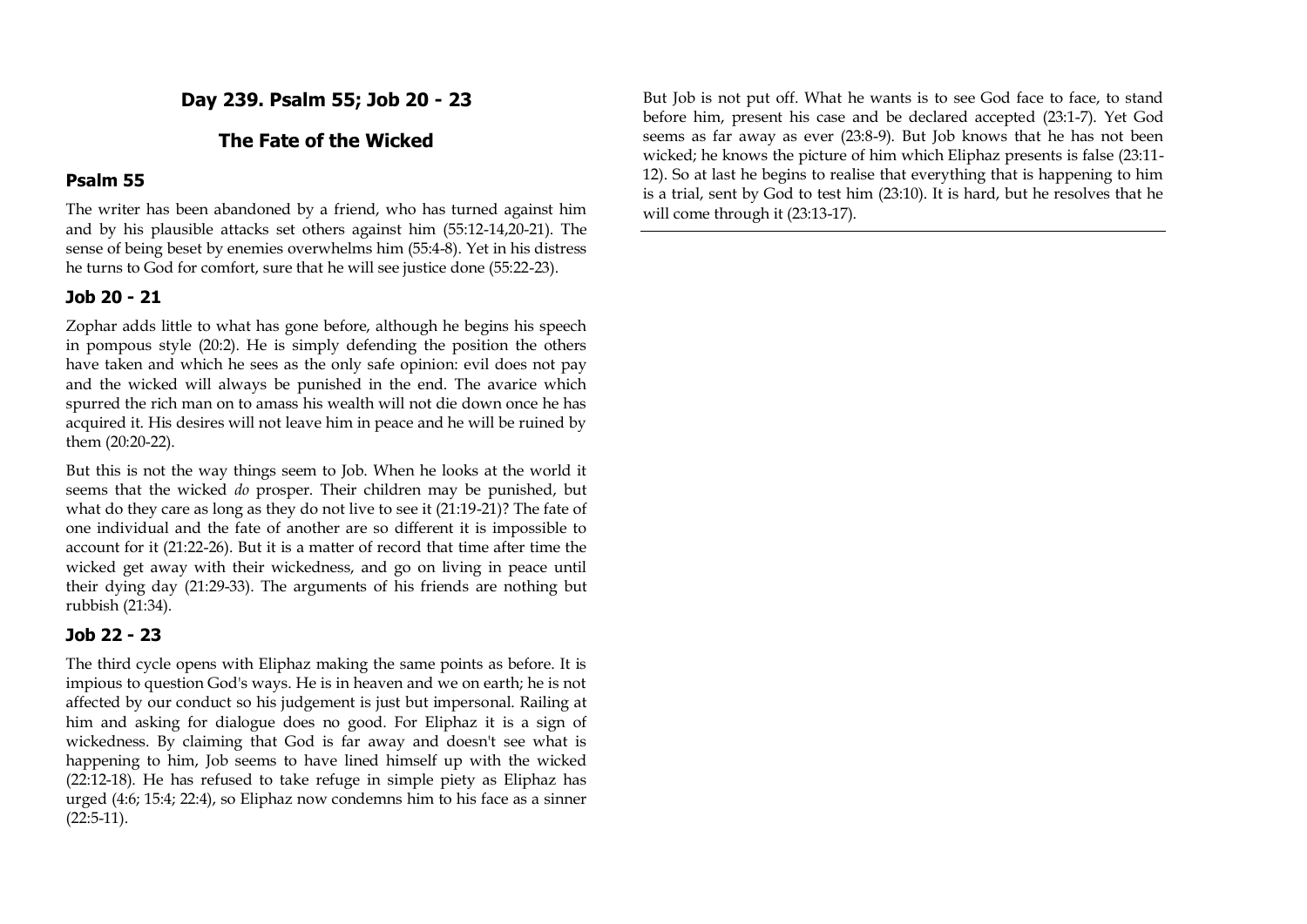**Day 240. Psalm 73; Job 24 - 28**

# **The Way to True Wisdom**

#### **Psalm 73**

The writer has been going through a trial of faith as he thinks about the prosperity of the wicked. It seems to him that evil, arrogant men enjoy all the good things of the world - health, wealth and the approval of others while he has none of them. But looking back, he now sees that he had it all wrong, and is glad that he did not speak out at the time of his bitterness (73:15,21-22). It was when he went to worship that he got things into perspective. The wicked have nothing to hope for and none of the security which comes from trusting in God. In the end, faith in God is its own reward. To know God is better than all the good things of this world (73:25). What is more, the writer expects this sense of the presence of God to continue beyond the grave (73:24,26). We have seen in passages such as Job 3:13-19 and Ecclesiastes 9:1-6 that Israel had no expectation of a life beyond death other than the shadowy existence of Sheol. This makes Job's expressions of faith in 14:14-17 and 19:23-27 and those in Psalms such as 16:9-11, 23:4 and 73:23-26 all the more remarkable.

#### **Job 24 - 27**

The ending of the third cycle of speeches is a puzzle. There is no speech for Zophar, but some of the words given to Job, especially in 27:13-end, contradict his previous speech at 21:7-21 and look very like the kind of thing Zophar should be saying. On the other hand, like the writer of Psalm 73, Job may be changing his mind. In the middle of his troubles, he has begun to believe that God will be faithful to him even beyond death (19:23- 27) and to see his sufferings as a trial of his faith in which he must stand firm (23:10). So perhaps, like the psalmist, he is able to see things in a different light.

In chapter 24, Job begins by lamenting the lack of justice in the world. The poor are cheated and go without the basic necessities of life, and no one seems to care (24:1-12). Meanwhile, the wicked scheme at night and no one sees them (24:13-17). But then Job changes his tone. The wicked will get their comeuppance in the end. They have no assurance of life, nothing to

trust in beyond their wealth (24:22). They go down to death with nothing to hope in (26:5; 27:8).

Despite the change in his outlook, Job is still not ready to make peace with his "comforters." In chapter 25, Bildad repeats their basic proposition that God is not affected by our efforts to be righteous, that no one can attain purity. Job angrily dismisses him. This "wisdom" may be fine for the philosopher, but it will not help the ordinary man or woman who wants to know how to live (26:2-3). He will agree that God is not only all-powerful but terrifying (26:5-14), but he still insists that it is not impious to want to know him and live in fellowship with him.

#### **Job 28**

Although put into the mouth of Job, this magnificent poem on the subject of divine wisdom acts as a commentary on the argument so far. Like Proverbs 2:13-15, the poem compares wisdom with precious stones, but concentrates on the search for them. By their ingenuity, men can dig deep into the earth and bring out its treasures. But not only is wisdom more valuable than jewels, but mankind, for all their skill and ingenuity cannot find it out. Only God knows the way to true wisdom and men and women can learn of it only by revelation. True wisdom is found only in the fear of God.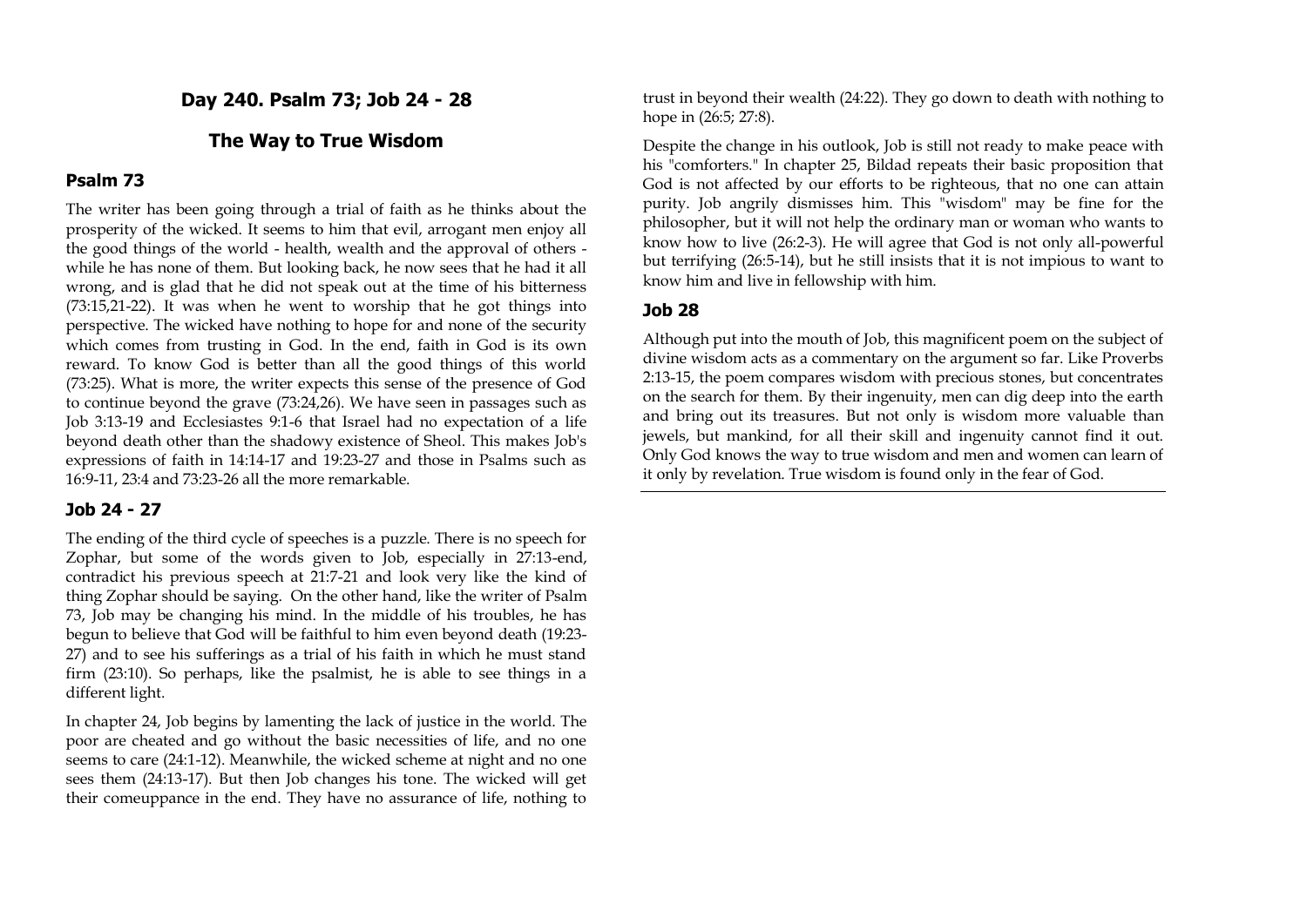**Day 241. Psalm 26; Job 29 - 31** 

# **The Complaint of a Righteous Man**

## **Psalm 26**

The writer asks God to recognise the efforts he has made to live a good life.

# **Job 29 - 31**

Job makes his final statement. He has been asking God to give him a fair hearing and although God has not yet answered he believes that he is listening (23:10). At the end he metaphorically signs it and hands it over for God's decision (31:35).

Chapter 29 presents a picture of the ideal of a righteous man. He shares with Abraham the privilege of God's friendship (29:4; see Isaiah 41:8; 2 Chronicles 20:7; James 2:23). God watches over him (29:2) and blesses him (29:3,6). Righteousness is habitual and fitting (29:14). He enjoys the respect of his neighbours (29:7-11,21-25) and is recognised as a universal benefactor (29:12-13,15-17). Besides wealth and respect, he looks forward to a long life and a peaceful death (29:18-20).

In chapter 30, this picture of the ideal righteous man whom everyone in the community looks up to is compared with a picture of the kind of person everyone despises, the layabout, incapable of working for a living, scratching an existence on the margins of society (30:1-8). For Job, one of the worst aspects of his suffering is to be mocked by the idle sons of such people and made the butt of their jokes (30:9-15). To be reduced to such a state is a sign that God has really abandoned him. In 30:13-15 he pictures himself as a besieged city finally overthrown and at the mercy of its enemies. His dignity and his safety have gone. The disasters that have come upon him have removed the boundaries which separated him from the people he despises. The public mask, behind which he could appear to his neighbours as an upright and respectable citizen, has been taken away. The loss of this public mask means that his soul is laid bare before God. Job is about to find out who he really is in God's sight.

In chapter 31, he reverts to his former life again, looking this time at the sins he avoided. Again, this is a picture of Israel's ideal of righteous conduct. The righteous man is not a slave to lust and avoids even the

thought of adultery (31:1,9-12). He avoids deceit and is honest and straightforward in all his dealings (31:5-6). He is a good and just employer (31:13-15) and landlord (31:38-40). As a wealthy citizen, he accepts his share of responsibility for the poor (31:16-23) and does not take advantage of their powerlessness (31:21). In particular, he avoids the sin of omission of which he would be guilty if he simply ignored their plight (31:19-20). He avoids idolatry, including the idolatry of placing his security in wealth (31:24-28). He is generous not only to his friends but to enemies and strangers (31:29-32). Finally, he does not conceal his sin to preserve the respect of his neighbours (31:33-34). Righteousness for the Israelite was not just a case of keeping to the letter of the laws, but conscientiously observing their spirit.

But although his life had been blameless, Job did not know God as deeply as he might. Previously, he put his trust in his piety (1:5), and one of the motives behind his scrupulous avoidance of evil was the fear of punishment (31:3-4,12,14-15,23). Satan had asked, "Does Job fear God for nothing," and although Job had not abandoned God in his trials, the effect of them had been to strip away all the other things on which he might have relied - health, happiness, wealth and the respect of his neighbours. So long as he enjoyed these blessings he thought God was with him (29:5). He did not yet realise that God was with him in the bad times as well as the good.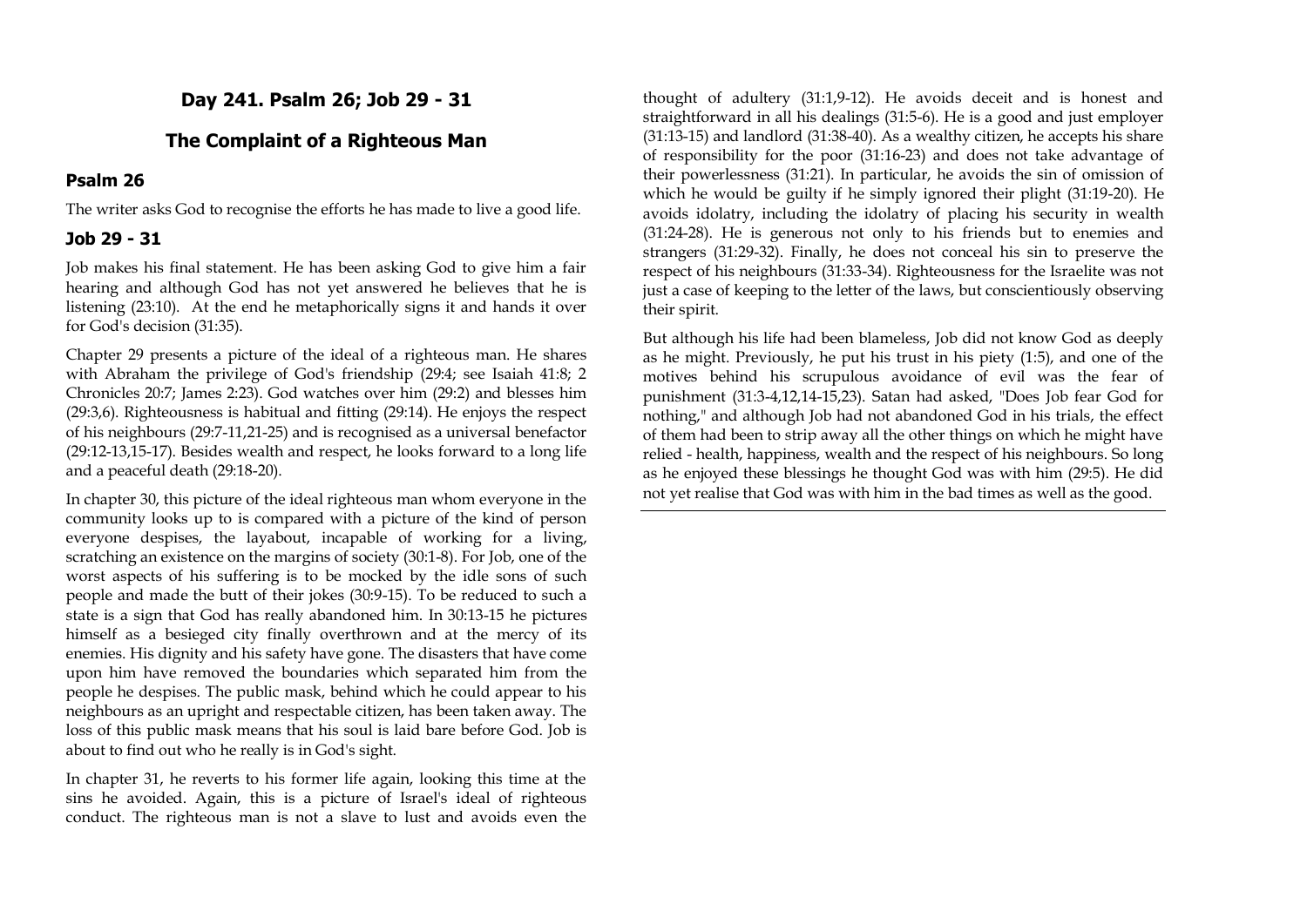# **Day 242. Psalm 32; Job 32:1- 36:21**

#### **Elihu**

#### **Psalm 32**

The first half of this psalm looks like an expression of conventional wisdom. The writer has been suffering because of his sin and found relief only when he confessed it. But verses 8-9 introduce a prophecy in which God urges the penitent sinner to listen to his instruction and follow it. He is looking for more than obedience to the law, but a personal relationship of guidance and trust.

### **Job 32:1 - 36:21**

Elihu's entrance two thirds of the way through the book creates a puzzle. He has not been mentioned before, nor is he mentioned in the epilogue when the original three friends are taken to task (42:7). It looks as if his long speech has been added after an earlier version of the book, including the introduction and conclusion, had already been completed. But if so, what is the purpose of it?

One possibility is that a later wise man thought that something important had been left out of the argument and decided to put it into the mouth of an extra character. This is clearly what Elihu himself thinks (32:10-14). If so, the extra argument he contributes is the idea of suffering as a discipline. When people suffer, it is because God is waiting for them to repent and seek him in the proper way. If he appears not to help the oppressed, it is because they do not really care about him and have not really cried to him to save them (35:9-13; 36:8-15). Pain, says Elihu, is one of the methods God uses to speak to us (33:14-22). Job should listen and repent before it is too late (36:16-21).

Another and more likely reason, however, is that Elihu is introduced at this point to show up the shallowness of the orthodox doctrine of sin and punishment. His name means, "He is my God," the son of "God has blessed." This points to a comfortable orthodoxy which knows nothing of trial or suffering. The poetry of his speech is of a much lower quality than that in the rest of the book and his style is longwinded. In fact, he is a pompous windbag! Despite his fine words (32:6-17), much of what he says has already been covered in the previous speeches. In 34:5-9 he accuses Job of using the same arguments as the wicked, a point previously made by Eliphaz in 22:12-18. He goes on to use God's justice as the basis of his argument, a position Job has already refuted in 21:17-26.

Perhaps Elihu is meant to represent a particular school of thinking which attracted several self-confident "angry young men" without much experience of the real world (32:6-9,18-20). His speech is included here to show how weak their arguments really were. We have already been told that Job is God's servant, not the wicked man they paint him. He is not questioning God's ways presumptuously, but seeking to understand them. Most important, he is not speaking from hearsay or tradition, or trying to establish a purely intellectual argument. He is trying to make sense of deep personal experience. "Wisdom" which does not engage with the bewilderment and anguish we often experience is shallow and worthless.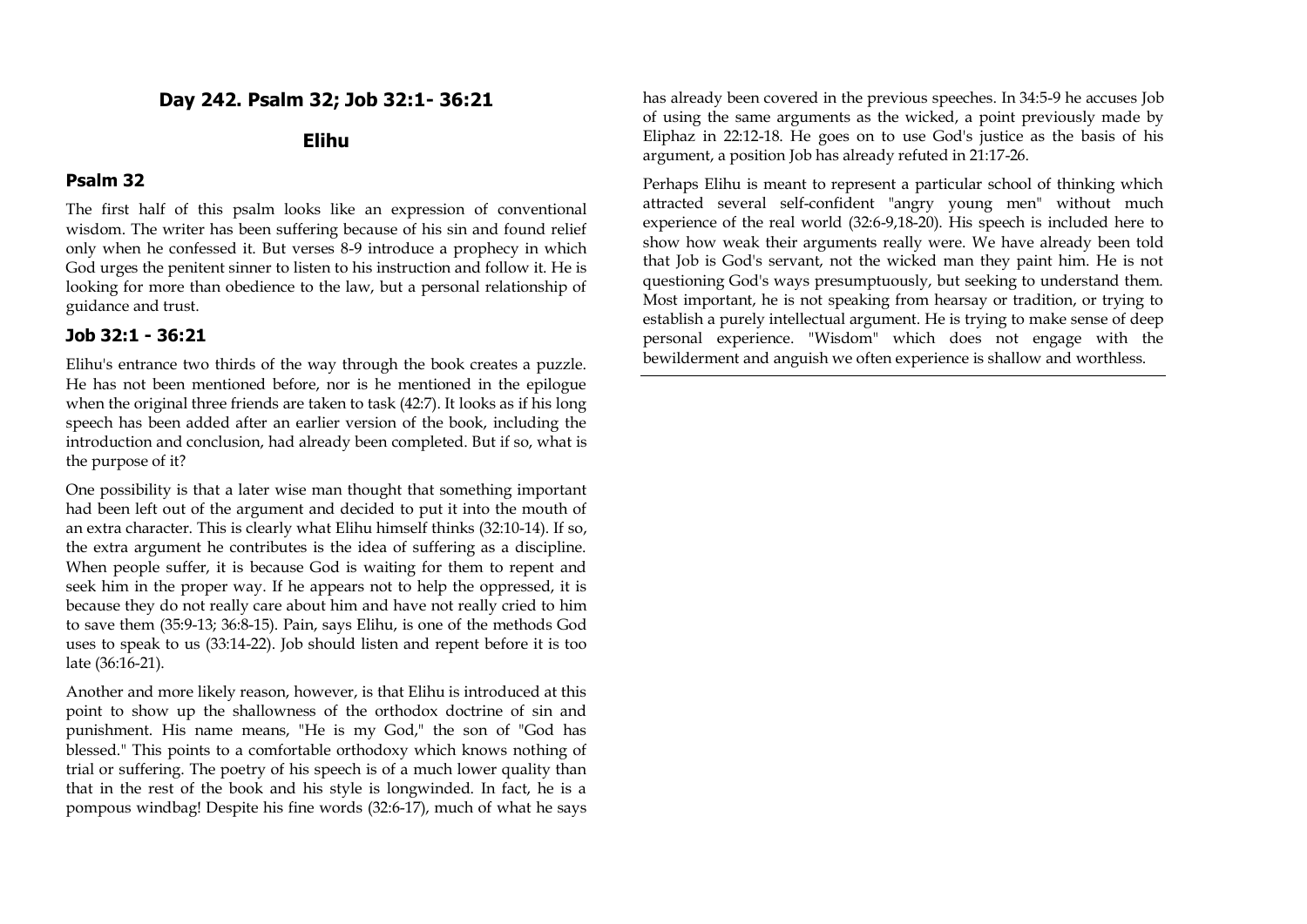# **Day 243. Psalm 25; Job 36:22 - 39:end**

## **The Greatness of God**

#### **Psalm 25**

The writer asks God to teach him his ways. He needs to be penitent, humble and fear God before he can learn (25:8-14), but if he does, he will have a way of life that will give him confidence in the face of his enemies and lead him to blessing.

#### **Job 36:22 - 37:end**

As Elihu draws to a close, a storm, one of the traditional signs of God's approach (Exodus 19:16; Psalm 29; 77:16-19), begins to brew. Pointing to it, he praises the majesty and power of God. The power of the storm demonstrates the greatness of the God who creates and controls it. We can never understand God; he is beyond our reach (37:23). We can only accept his creation and live within it.

#### **Job 38 - 39**

Job and his friends have exhausted their arguments and now it is time for God to speak. Job has been asking for God to answer him face to face, but God is not coming to answer Job but to question him (38:3).

Through his questions God reveals himself as the Creator of the world, whose wisdom is beyond human comprehension. He is the master builder, who set the world on secure foundations (38:4-7). He has power over the rebellious sea and set limits for it to prevent it engulfing the earth (38:8-11; see Psalm 104:5-9). He separated Day from Night and brings morning to put an end to the deeds of the wicked that take place under the cover of darkness (38:12-15). Below the earth, beneath the waters of the great deep, lies Sheol, the place of the dead, to which no living person has ever journeyed. Only God knows the way to it. And this is just one of the places in the world that Job will never see (38:16-18). God alone, who separated Light from Darkness (Genesis 1:4), knows where to find them (38:19-21). He is the controller of the weather (38:22-38) and fixes the stars in their place (38:31-33).

Then God shows Job the animal kingdom, in which many creatures live their lives without reference to human beings, yet God cares for them all (38:39 - 39:12). Not only are these creatures independent of human beings, but their ways of life are incomprehensible. Who would have thought of something like the ostrich (39:13-18), a bird that can't fly but runs instead, who no sooner lays her eggs than forgets them and leaves the care of her young to chance. Even the horse, whose strength and courage men make use of in battle does not derive these qualities from us but from God (39:19- 25).

What are we to make of God's answer? In one way, it is not an answer at all, but a rebuke. How could Job ever think that God would consent to answer him man to man? If even the questions of creation lie outside human comprehension, how can we expect to understand the deeper questions of human suffering? At the same time, Job's comforters are also discredited, since they were confident there *was* an answer and that they had it. The answer to the mystery of suffering is known only to God himself.